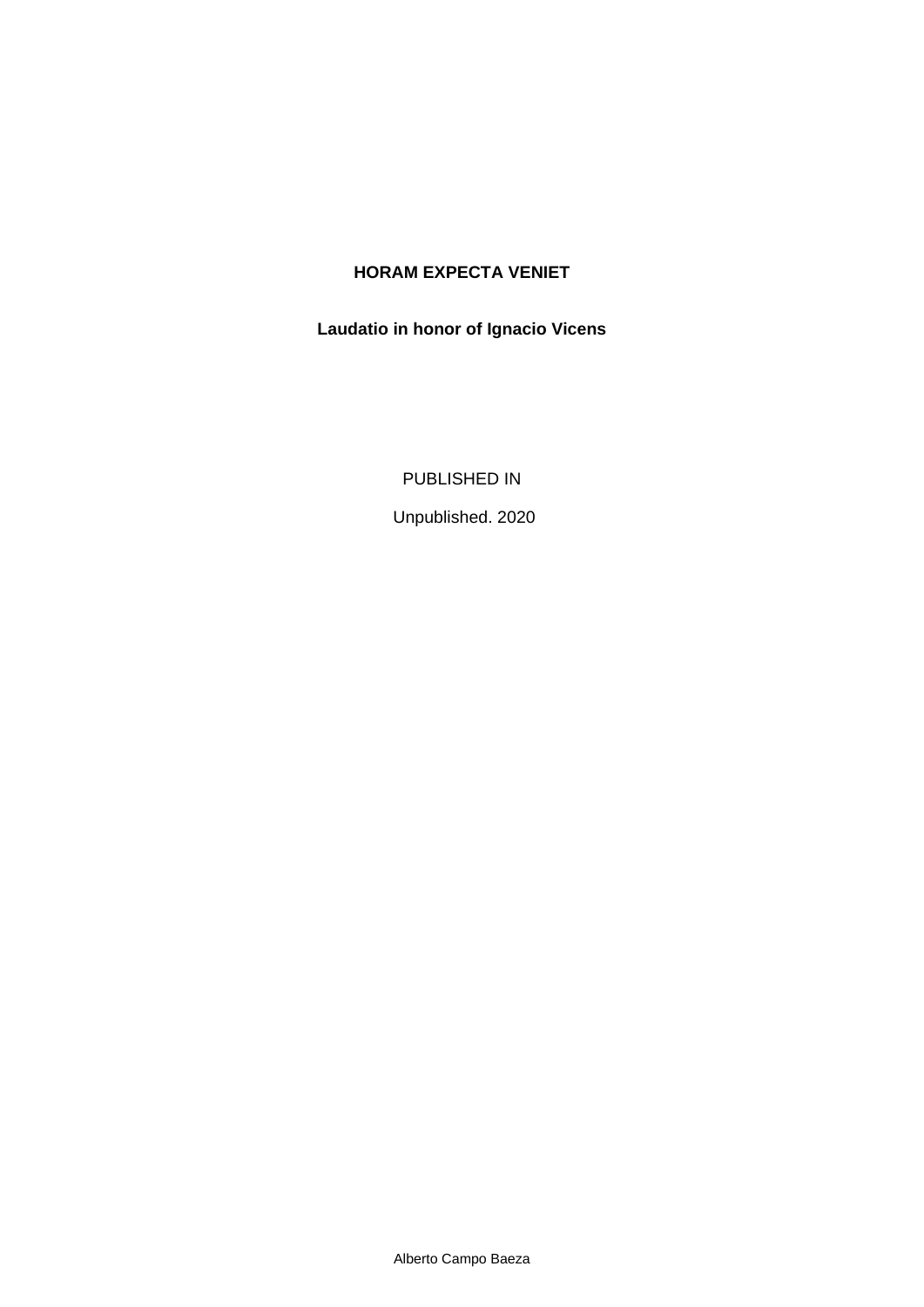## **HORAM EXPECTA VENIET**

Laudatio in honor of Ignacio Vicens

There is a well-known photograph of Federico García Lorca in New York in 1930, at Columbia University, seated on a marble podium, under a large black onyx dial. That was a curious sundial that marked the time by means of the shadow cast by the dial on that podium where the hour marks were. And an inscription with bronze letters that read: HORAM EXPECTA VENIET, at the expected hour he will come.

Over the years the sphere broke and was removed. The podium with the inscription still remains today, which, without the sphere, causes perplexity in the people who read it. And where I have the habit of taking pictures with friends when we go to Columbia.

Well, that long-awaited hour of retirement has arrived, and we are here today to celebrate this event which, more than an end, signifies the beginning of a new stage.

Professor Ignacio Vicens y Hualde is an outstanding figure. I have known him for more than 50 years and the affection and admiration that I have for him, that we have for him as a person, as an architect and as a teacher, has never ceased to grow.

As a person he is extraordinary. He has a heart of gold. Extremely generous, he is always ready to help others. With the words of the poet in "Copla XXVI", we can say about him:

Friend of his friends, what a master for servants and relatives! What an enemy of enemies! What a master of the hardworking and brave!

As an architect, he is of the highest order. His work, recognizable and recognized throughout the world, is brilliant, very brilliant, rigorous and profound.

As a teacher, he is one of the most beloved professors of this School of Architecture in Madrid, and of the countless schools around the world in which he has taught.

With Ignacio, I had the good fortune to collaborate in an incredible adventure in the late 70's, when we were both teachers with Javier Carvajal. We brought to Madrid the most important architects of that time. From Richard Meier to Peter Eisenman, Alvaro Siza and Souto de Moura, and even Tadao Ando himself. And Vittorio de Feo, Raimund Abraham, Jorge Silvetti, Mario Gandelsonas, or Emilio Ambasz. For almost all of them, that was their first visit to Madrid.

The adventure turned out to be extraordinary, and clearly served to make the Madrid School of Architecture a worldwide reference. Perhaps the recent appointment of Kenneth Frampton as Doctor Honoris Causa can be read as the culmination of that operation.